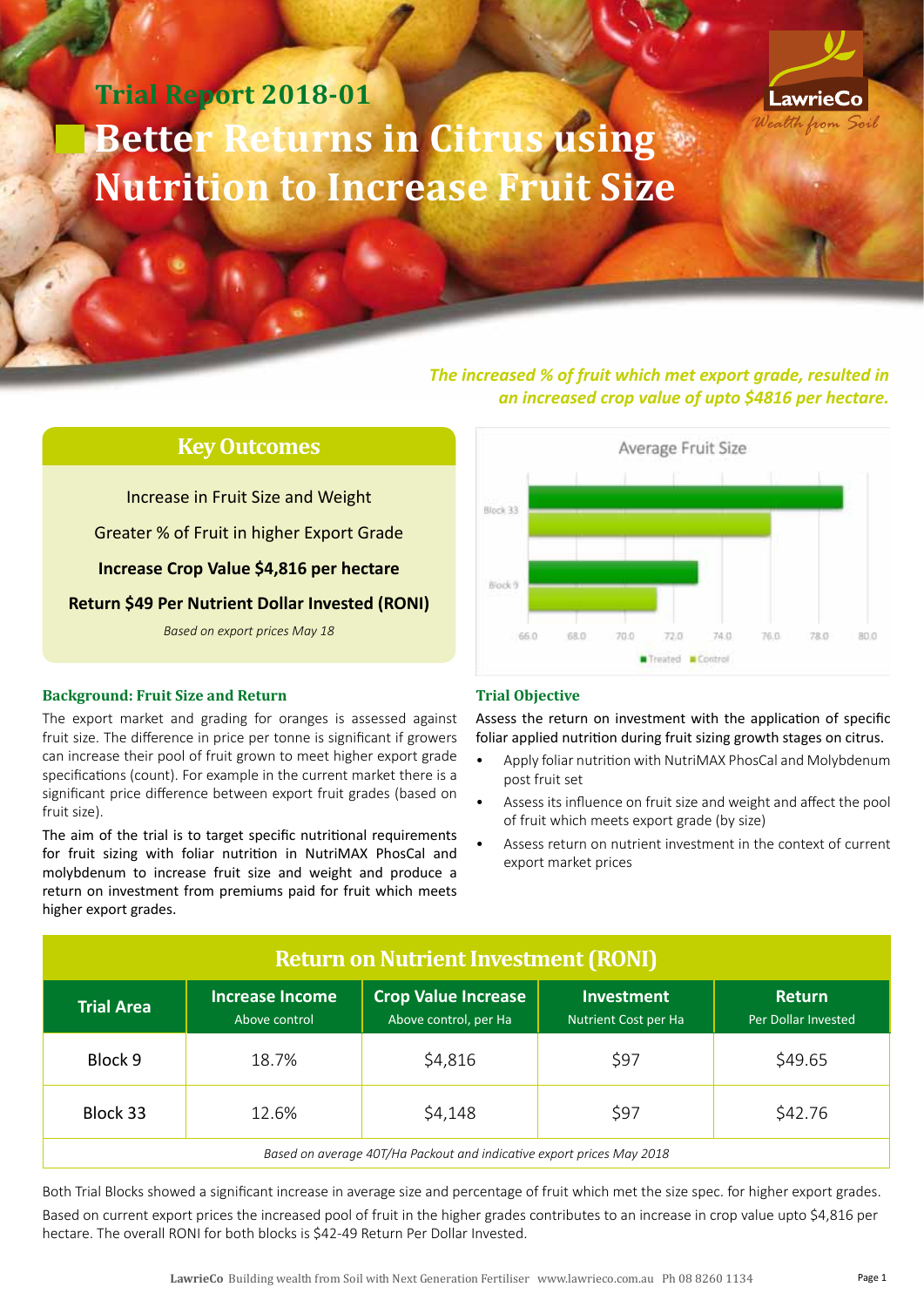# **Trial Report 2018-01 Better Returns in Citrus using Nutrition to Increase Fruit Size**



#### **Trial Results**

In both trial blocks (9 and 33) measurements demonstrated a significant increase in fruit size and weight in the treated areas. Increased average fruit size of

- 1.71mm on Block 9
- 3.05mm on Block 33

Average fruit weight increase of

- 13.4g on Block 9
- 25.6g on Block 33

*Report Date 10th July 2018 By Bill Ambaras and Leticia Gosse*







| Location      | Mirage Citrus, Riverland SA                             |  |  |
|---------------|---------------------------------------------------------|--|--|
|               | <b>Trial Area</b> 3.7 Ha (Block 9) & 1.63 Ha (Block 33) |  |  |
| Crop / Soil   | Oranges (Washington Naval) / Sandy loam                 |  |  |
|               | Control No treatment                                    |  |  |
| Treated       | 40L/Ha NutriMAX PhosCal* & Moly in 2 foliar app.        |  |  |
| <b>Timing</b> | Applied from 10mm fruit size (18-29 Nov 2017)           |  |  |
| Measure       | Fruit size and weight pre-harvest                       |  |  |

**Trial Outline**

### Block 33 - Average Fruit Weight